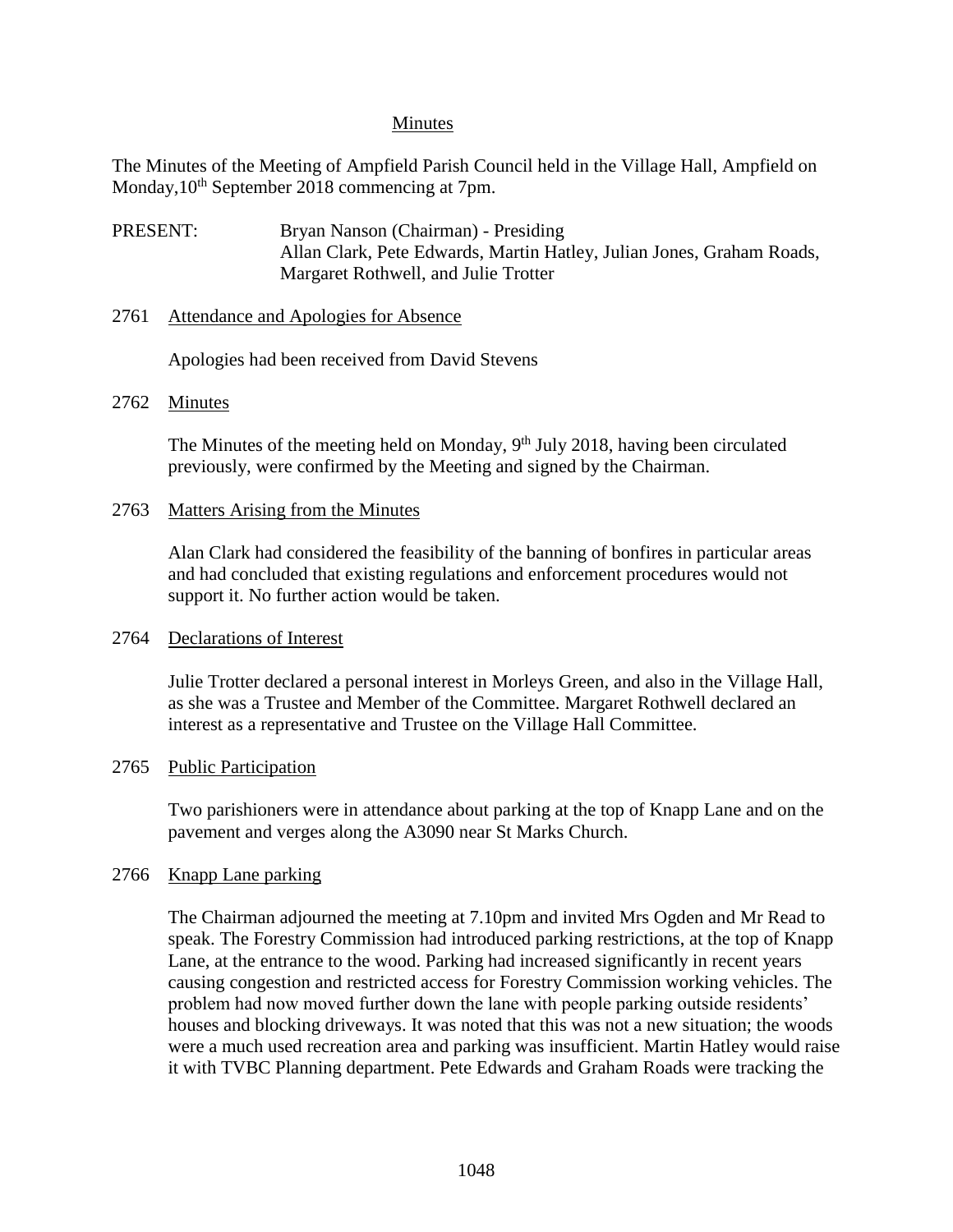situation but there was no obvious way to improve it. Yellow lines were not thought to be a workable solution.

Pete Edwards updated everyone on the situation with parking restrictions at the School. It was thought that the most likely outcome would include yellow lines and time zones. St Mark's had a small carpark and those attending events often ended up parking on the pavements and verges. The situation was particularly bad on the day of the church fete. It was thought that parking on the verge on a designated clearway was illegal. (Afternote: further research indicated that such parking was not illegal so long as the carriageway itself was not obstructed.) Pete Edwards outlined APC's current strategy to reduce traffic speed along the A3090 section of the village. However, Highways approach to speed reduction was accident based and so it was very difficult to gain improvements. The meeting was reconvened at 7.30pm.

### 2767 Finance matters

### 2767.1 Accounts for payment, receipts and anticipated expenditure

It was proposed by Julian Jones, and seconded by Graham Roads, that the following accounts be paid:

| <b>Cheques to be signed</b>                                       | £ inc VAT    |
|-------------------------------------------------------------------|--------------|
| G Phelps - arras rails                                            | 107.02       |
| RMG Morleys treatment plant costs Sept 18-March 19                | 99.94        |
| Allen Build & Development - allotment standpipes supply $\&$ fit  | 1380.00      |
| Office Expenses 9 July to 9 September 2018 - D Matthews           | 50.80        |
|                                                                   | 1,637.76     |
| <b>Payments made between</b><br>meetings                          |              |
| Microsoft Exchange /Office 365 - Cllr Jones credit card           | 388.80       |
| Eon - pavilion electricity to 12 July due for payment 26 July D/D | 68.71        |
| NEST pension payments July 2018 D/D                               | 26.64        |
| July salary - D Matthews                                          | 612.64       |
| July payments-HMRC                                                | 175.79       |
| Lengthsman - war memorial gardens                                 | 216.00       |
| Highbridge - sewerage treatment plant                             | 18,552.00    |
| Highbridge - sewerage treatment plant-STOP on                     |              |
| cheque                                                            | $-18,552.00$ |
| Wallbridge Chartered Surveyor- sewerage plant - pavilion          | 2,160.00     |
| County Supplies – pavilion items                                  | 48.58        |
| Ace Liftaway                                                      | 24.00        |
| RMG revised invoice - Morleys treatment plant costs               |              |
| March-Sept 18                                                     | 99.94        |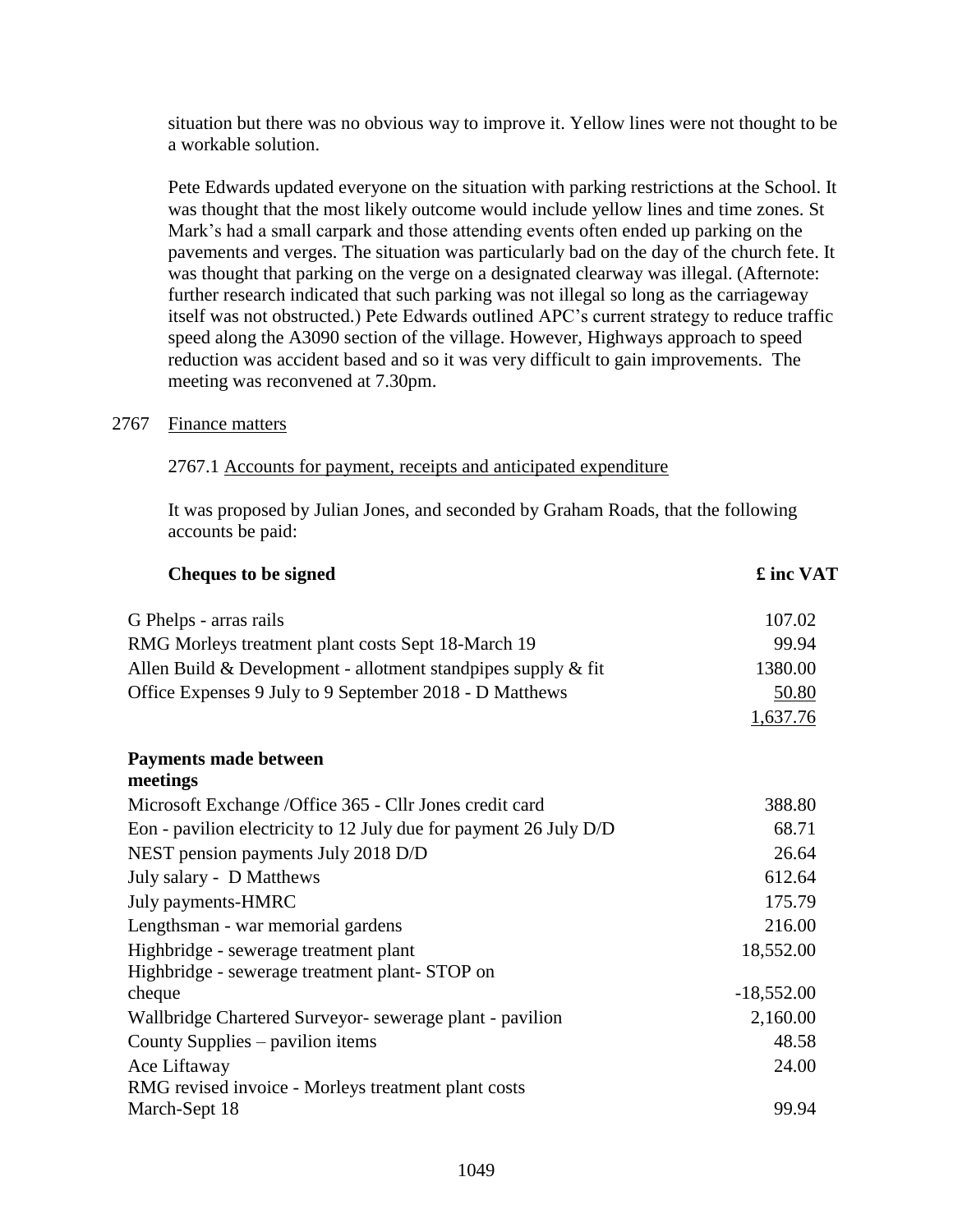| Highbridge - sewerage plant- CHAPS payment                              | 18,552.00 |
|-------------------------------------------------------------------------|-----------|
| Calor Gas - standing charge - pavilion - July -Sept; due 28 August 2018 | 17.99     |
| August salary - D Matthews                                              | 612.84    |
| August payments to HMRC                                                 | 175.59    |
| <b>JN Landscapes - Morleys contract</b>                                 | 2,238.00  |
| Eon - pavilion electricity to 15 August-payment due 30 August           | 32.49     |
| NEST pension payments August 2018 D/D                                   | 24.19     |
|                                                                         | 25,474.20 |

Council confirmed and approved the cheques and payments made between meetings. The payment to Highbridge for the sewerage treatment plant had been made by bank transfer in the end as the original cheque had not been re-presented and cleared as advised by TSBS. Receipts for the month of June had been modest at £774.11 made up mostly from burial receipts and the cricket licence. It was noted that several of the unpresented cheques were for the same business; Graham Roads would speak to the contractor to get it resolved. Excluding construction and fitting out costs for the Pavilion, expenditure to end August 2018 was £10,578; this represented 13% of the annual budget. Bank balances on 9<sup>th</sup> September 2018 stood at £129, 008.43 in total. Within that the Nationwide account (including monies from HSBC), which was intended for the maintenance of open spaces at Morleys, stood at £ 66,806.64.

## 2767.2 HSBC bank account

It was confirmed that the HSBC account had been closed and the amount of £6,222.73 transferred to Nationwide on 2 August 2018.

#### 2768 Recreation Ground and project progress

#### 2768.1 Ground maintenance

It was agreed that a bag of soil would be bought for repairs. It was also agreed that some concrete posts with rounded tops would be placed in the gap that had opened up between the White Horse carpark and the Recreation Ground. If he could get the posts Martin Hatley would arrange for their placement.

## 2768.2 Sewerage Project

The sewerage plant was complete and working. It had been signed off formally by TVBC Building Control. A maintenance agreement was now in place. The Chairman would look into the need for insurance cover.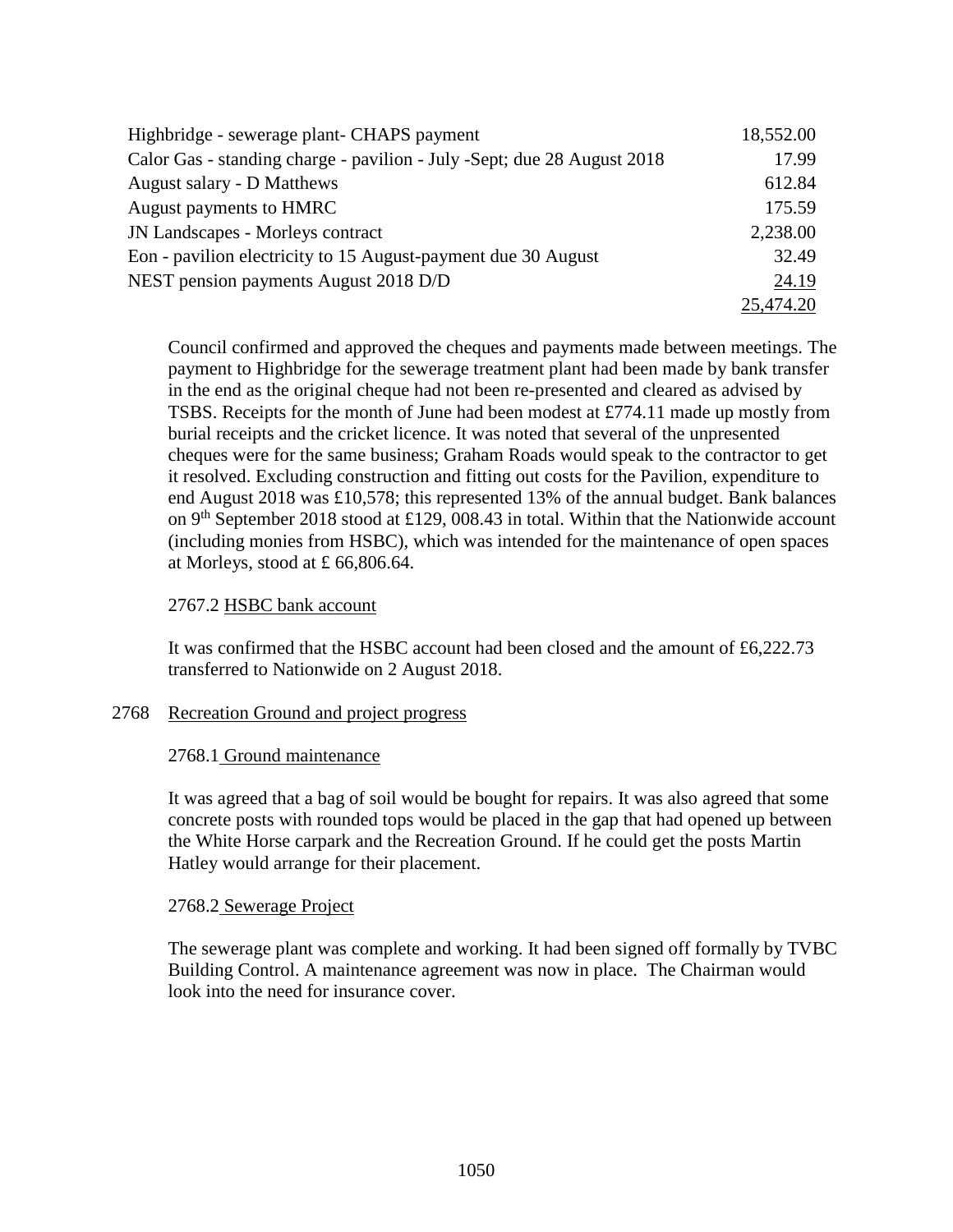# 2768.3 Removal of wooden pavilion and car park construction

There had been a delay in concluding the Invitations to Tender; the contractors had now been asked to include estimates for using tarmac for the carpark. The situation would be reviewed when all the bids were available.

## 2768.4 Pavilion management and signage proposals

The cricket season was now over; there were no significant management issues to report. It was agreed that the window cleaner used by the Village Hall would be asked to do the windows at the Pavilion. This would be twice a year at £30 a time. Julie Trotter had discussed designs and placement of door signs on the Pavilion with the Cricket Club. Council agreed the final designs. Julie Trotter would take forward the make-up of the signs and supply the artwork of the Cricket Club logo to them to make up.

## 2769 Morleys Management

# 2769.1 Management charges

The long-running dispute with the Resident Services Group (RSG) about the charges for APC's share of the sewerage treatment plant had been resolved. RSG had agreed that their charges were incorrect and a fresh invoice had been issued. A Morleys Residents Committee had now been formed. Highways had determined that maintenance of the stretch of land running along the A3090 from Morleys Lane to Keats restaurant was the responsibility of APC. After some research this judgement had been accepted by APC. Highways required the overhanging trees and vegetation to be cut back. Council accepted the estimate from JN Landscapes, the Morleys contractor, of £485 to cut back the hedge to a height of 2.4 metres and clear away anything encroaching on the pavement.

## 2769.2 Parking signs

Pete Edwards had circulated a paper prior to the meeting outlining proposals for signage to help improve the parking problems at the Village Hall and some areas of Morleys Green. It was agreed that 6 signs, of 3 types, showing parking for residents only (1), allotment users only (1), and Village Green and Hall Users only (4) would be commissioned. The signs would not be identical to the existing Morleys street signs but would have a similar look and feel. It was agreed that 3 quotes would now be requested; earlier estimates had indicated the cost would be around £300 per sign. Pete Edwards would take this forward.

# 2770 Chapel Wood

## 2770.1 Friends of Chapel Wood and maintenance

The September working party had cleared the footpaths and the bonfire area, and repaired fences. An additional working party would meet the following week to trim the box,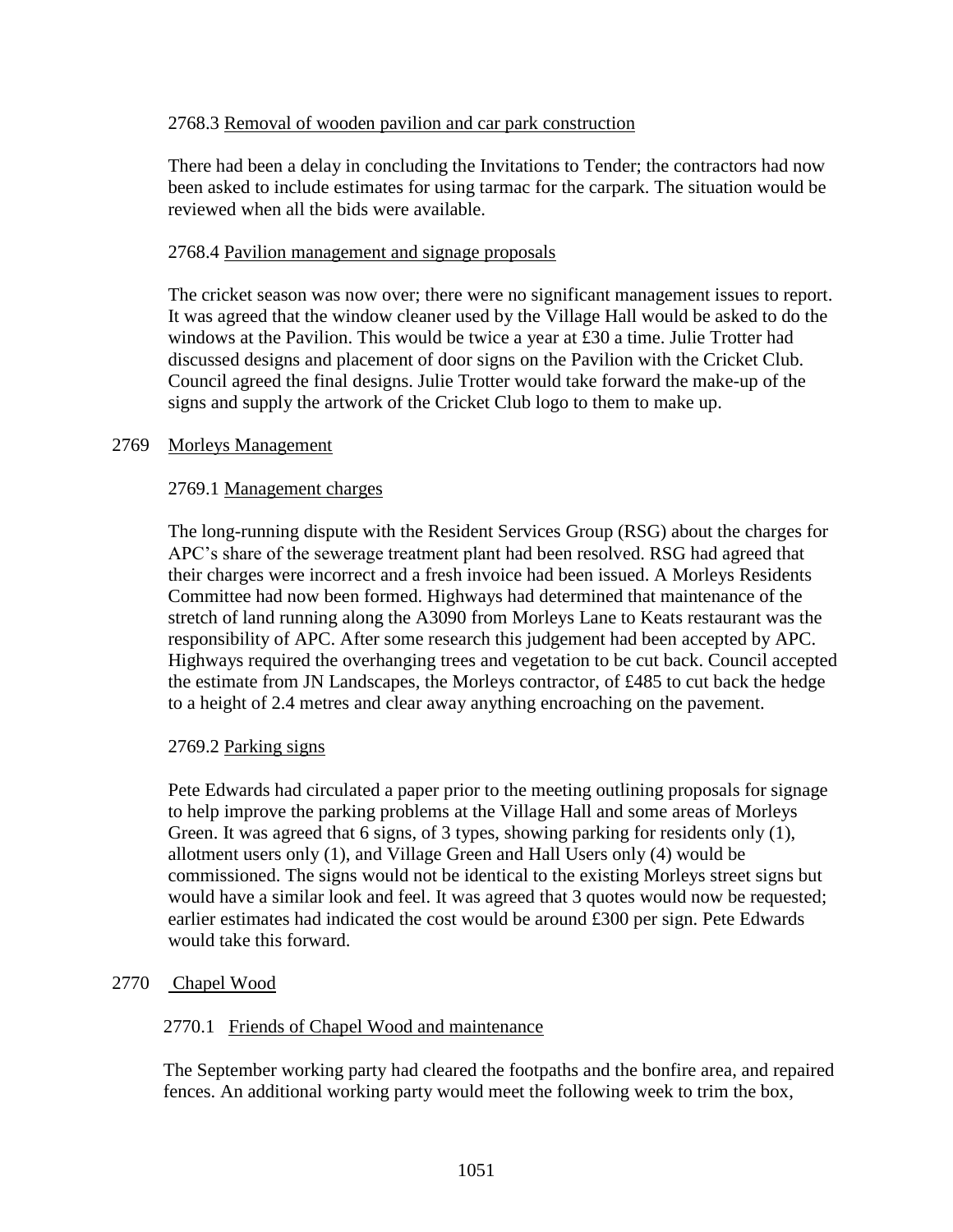cruciform hedge in the Burial Ground. Some wire fences along the boundary with the Forestry Commission had been cut and the posts pulled up. Graham Roads was working with the Forestry Commission to try to resolve the problem. Council was reminded that the Health & Safety project, which reviewed the condition of the trees in Chapel Wood, was due to be undertaken this financial year.

## 2770.2 Burial Ground

Following clearance of vegetation and roots on the left hand side of the Burial Ground, over 20 additional grave plots could be marked out for use before there was any need to go across to the right hand side. However, a bench donated by parishioners would have to be relocated first; Graham Roads would discuss this with the family concerned.

## 2771 Data Protection Regulations

New email addresses, intended for council business only, had been set-up for all councillors and were available for use. Councillors were encouraged to try them out before the next meeting when decisions would be made about how to proceed. David Stevens, who was the site administrator, would continue to provide support to those who were not familiar with Microsoft's Outlook.

### 2772 Village Design Statement

A further set of proofs had been received for review. It was hoped that this would be the final set after which the document could be referred to TVBC. A consultation schedule would have to be drawn up. TVBC required APC to confirm that they had read and were content with the version of the VDS being submitted for adoption. It was agreed that the Chairman should sign a suitable letter. It was noted that the adoption process could take 3 months.

## 2773 Knapp Lane parking (see para 2766)

## 2774 Consultation on new TVBC Local Plan

Allan Clark had circulated a first draft response to TVBC's questions asked in the Issues & Options Consultation paper for the next Local Plan. It was agreed that Allan Clark, as Chairman of the Planning Committee, with support from Graham Roads, as Chairman of our VDS project, would respond formally on behalf of APC. This was an important document and Members were requested to provide any comment on the draft by noon Wednesday, 12<sup>th</sup> September.

#### 2775 Reports from Committees and Portfolio holders

Allan Clark and Pete Edwards had met with a parishioner who was concerned about the road lay-out under the bridge in Green Lane which he thought could be improved to allow drivers to pull off the road more easily to avoid traffic coming the other way in an